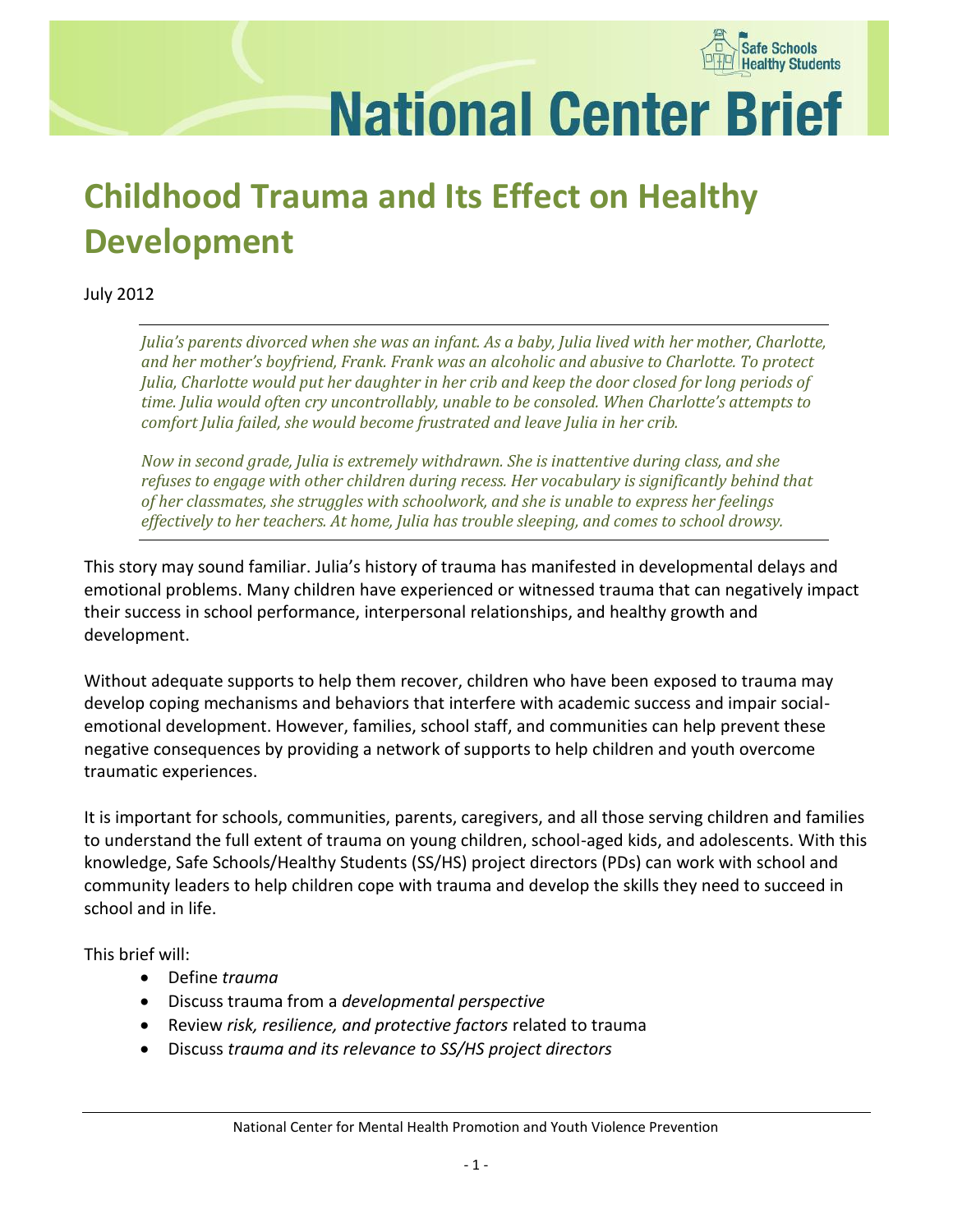### **What Is Trauma?**

Trauma occurs when a child or youth experiences an intense event or events that threatens or causes harm to his or her emotional and physical well-being. These experiences may range from extreme adverse events, such as war, terrorism, or natural disasters, to more common stressful events, such as community or domestic violence, neglect, medical emergencies, and physical or sexual abuse (National Child Traumatic Stress Network, 2003).

A child does not have to be the direct victim of such an occurrence to be traumatized; witnessing such an event can also be traumatic. While various types of trauma exist at different degrees of intensity, it is the individual's stress associated with each trauma that affects how he or she responds to and behaves following a traumatic event.

#### *Childhood Trauma's Prevalence*

*According to a Substance Abuse and Mental Health Services Administration (SAMHSA) report (2011), a majority of people are exposed to or witness trauma during childhood:*

*Sixty percent of adults report experiencing abuse or other difficult family circumstances during childhood.*

 *Twenty-six percent of children in the United States will witness or experience a traumatic event before they turn four.*

*Through interviews with youth and caregivers, the National Survey of Children's Exposure to Violence (NatSCEV) surveyed children birth to age 17 on their recent exposure to several major categories of violence, such as peer victimization, witnessing violence, and Internet victimization. These categories examined children's exposure to violence in the home, school, and community settings (Finkelhor et. al, 2009). The findings showed:* 

- *More than 60 percent of children were exposed to at least one type of violence within the past year.*
- *More than 10 percent reported five or more exposures to violence.*
- *About 10 percent of children surveyed suffered from child maltreatment, were injured in an assault, or witnessed a family member assault another family member.*
- *About 25 percent were victims of robbery or witnessed a violent act.*
- *Nearly half of children and adolescents surveyed were assaulted at least once in the past year.*

*These data also show that children who had been victimized once are at a far greater risk of experiencing other types of violence. Those who have been victimized or assaulted in the past year are five times as likely also to have been sexually victimized, and over four times as likely also to have been maltreated during that period (Finkelhor et. al, 2009).*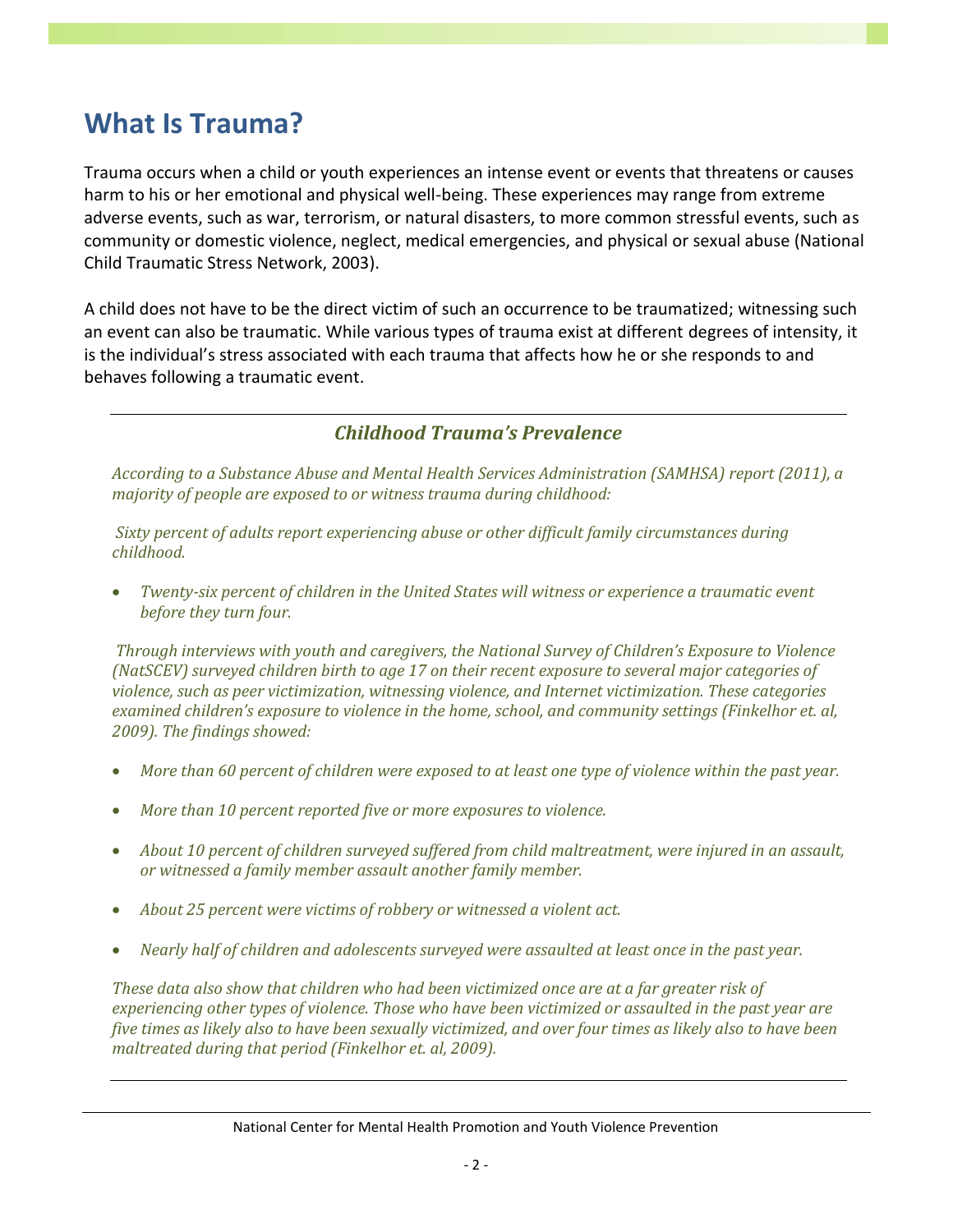### **Trauma and Stress**

How children experience trauma is related to their stress response following the trauma. [Harvard](http://developingchild.harvard.edu/topics/science_of_early_childhood/toxic_stress_response/)  [University's Center on the Developing Child](http://developingchild.harvard.edu/topics/science_of_early_childhood/toxic_stress_response/) (2012) has identified three types of stress: positive, tolerable, and toxic stress. Positive stress refers to the everyday stress people experience that is normal. Children and youth must learn to respond to stress in healthy ways that support their healthy development. For instance, when an adolescent enters a classroom to take an exam, he or she experiences stress. Once he or she completes the exam, the adolescent's stress level should return to baseline.

Children and youth experience tolerable stress when they undergo a heightened state of arousal due to traumatic events, such as the death of a loved one or a natural disaster. Secure relationships with adults and community supports can help the child recover from the stress. However, in the absence of these supports, experiencing such trauma may exceed a child's capacity to cope with and respond to the stress, thus elevating the stress level and putting at risk the child's physical, social, and emotional developmental trajectory (National Child Traumatic Stress Network, 2005).

When traumatic experiences are prolonged, such as community violence or domestic abuse, a child's or youth's stress response system is continually activated. It is this prolonged activation of the stress response system in the absence of appropriate supports that disrupt a child's or youth's normal development. This level of stress is also referred to as toxic stress. Such experiences have shown to lead to impairments in brain development and delayed social and emotional development. Unaddressed, the child's experience of trauma may eventually influence the way he or she behaves at home and in school, which will in turn affect the way he or she develops into an adult. Regardless of the type of traumatic event, it is important to note that each child or youth experiences trauma and responds to it in a unique way. An event that produces a toxic stress response in one youth, such as hearing about the death of a peer, may not produce the same reaction in another. Factors related to individual characteristics, family setting, and the environment interact and contribute to how a child responds.

### **The Impact of Childhood Trauma**

Just as each person experiences and responds to trauma differently, trauma manifests itself in unique ways among kids. The way a child or youth responds to trauma depends on developmental level, environmental factors, and family setting. It is important to distinguish the differences between how trauma may affect very young children compared with school-aged children or adolescents. Taking a developmental perspective, we can become aware of what behaviors we might observe as well as better understand the types of supports that are most critical for each age group.

#### **Trauma in Infants and Toddlers**

Very young children are especially vulnerable when it comes to trauma. Infants and toddlers are at greatest risk for witnessing family violence or experiencing assault by a sibling (Finkelhor et. al, 2009).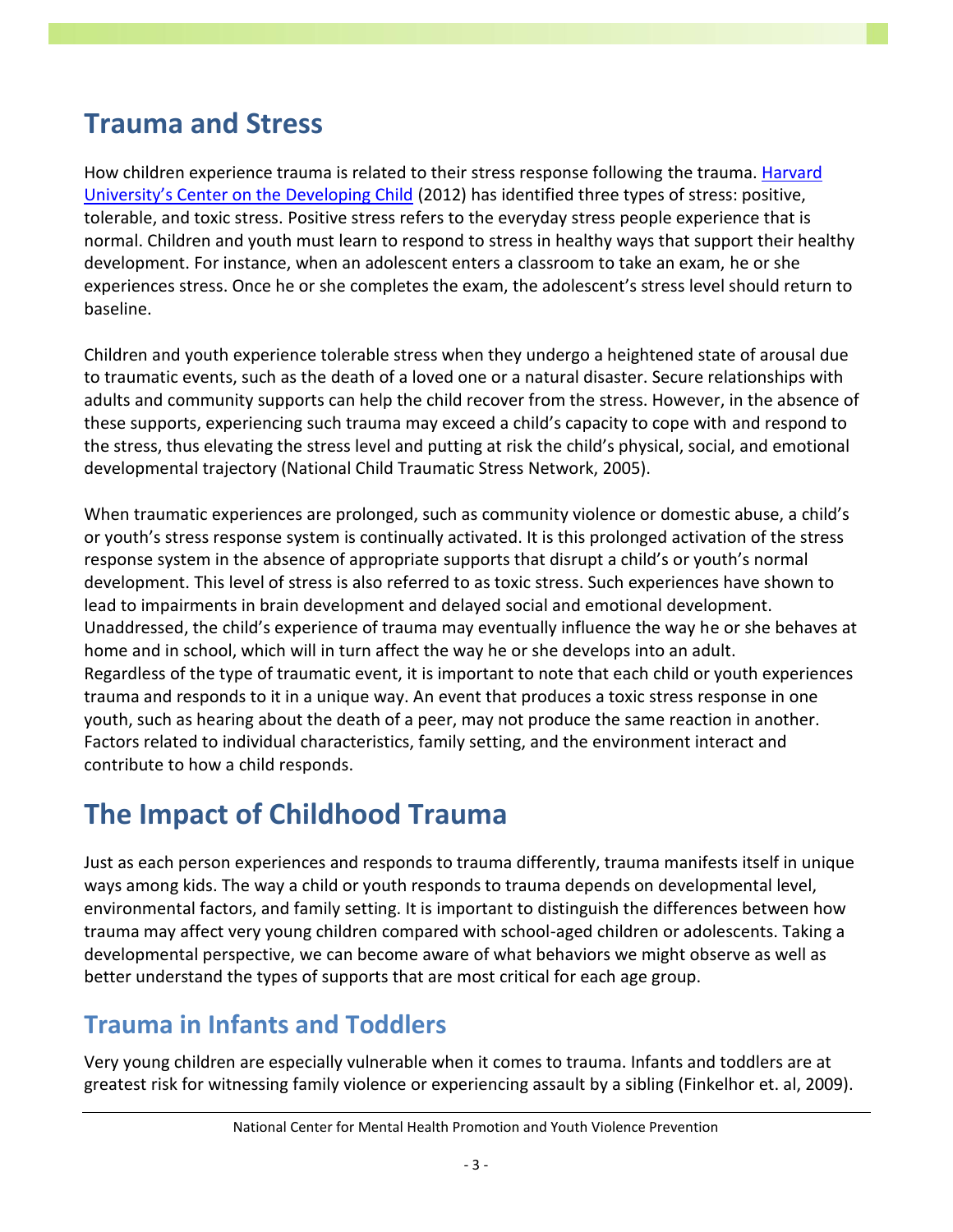At this stage, they are still acquiring the skills needed to adjust their behavior adequately in response to changes in the environment. In addition, young children are in the process of acquiring verbal and communication skills and developing a sense of self. Infants and toddlers rely heavily on their parents to protect them and interpret the meaning of social interactions and novel events.

While it may be difficult to see the immediate effect of trauma on very young children, the potential for developmental problems in the short-term and the added risks for negative long-term outcomes are very real. When young children witness or experience a traumatic event, they can experience overwhelming feelings of helplessness, especially if they are unable to rely on the protection of adults in their environment. They may respond by recreating the event in imaginary play or having nightmares about the event. These kids may have undeveloped coping skills for comfort. Having not yet developed the cognitive reasoning to interpret an event accurately, young children may also form assumptions that affect the way they interact with others and with their environment (Osofsky, 1997). Additional short-term behavioral symptoms include clinginess, temper tantrums, toileting and sleep disturbances, phobias, social withdrawal, and poor attention (Osofsky, 1997). They may also act out aggressively toward others (SAMHSA, 2011). Children exhibiting these behaviors may experience difficulty in positively engaging with teachers in the early child care setting as well as with other family members at home.

### **Trauma in School-Aged Children**

As they are beginning to establish a defined sense of right and wrong, to develop the ability to empathize with others, and to form relationships with adults and peers outside the family setting, older children have more capacity compared with toddlers to deal with the stress associated with experiencing trauma. However, school-aged children are still vulnerable when it comes to trauma. Older children are at greatest risk for physical and emotional bullying or teasing, witnessing violence between parents and caregivers, witnessing violence among family members, and sexual harassment (Finkelhor et. al, 2009).

School-aged children may respond to traumatic events in several ways. They may regress to earlier developmental stages, demonstrating responses similar to that of younger children through sleep difficulties, nightmares, worries about additional violent experiences (e.g., their own injury or death), or worries about other threats, such as burglars. They may also regress to earlier modes of relating to parents through increased struggles over food, self-care, and schoolwork in order to defend against any additional traumas and are more likely than younger children to report feelings of reliving the trauma and difficulty with expressing feelings, such as sadness or anger (Osofsky, 1997; SAMHSA, 2011). To express the anxiety associated with witnessing or experiencing trauma, older children may feel a sense of guilt or shame over the traumatic event, hold concerns over their own safety and that of others in their school of family, or demonstrate aggressive or reckless behavior (SAMHSA, 2011).

At school, children coping with extreme trauma may suffer from inattentiveness in the classroom or aggressiveness with other students. These behaviors may affect and impair the way they interact with others in the classroom setting, further impeding academic, social, and emotional growth. In addition to present traumas, children also may be reacting to or coping with the stress associated with trauma experienced years ago, especially when it has not been addressed.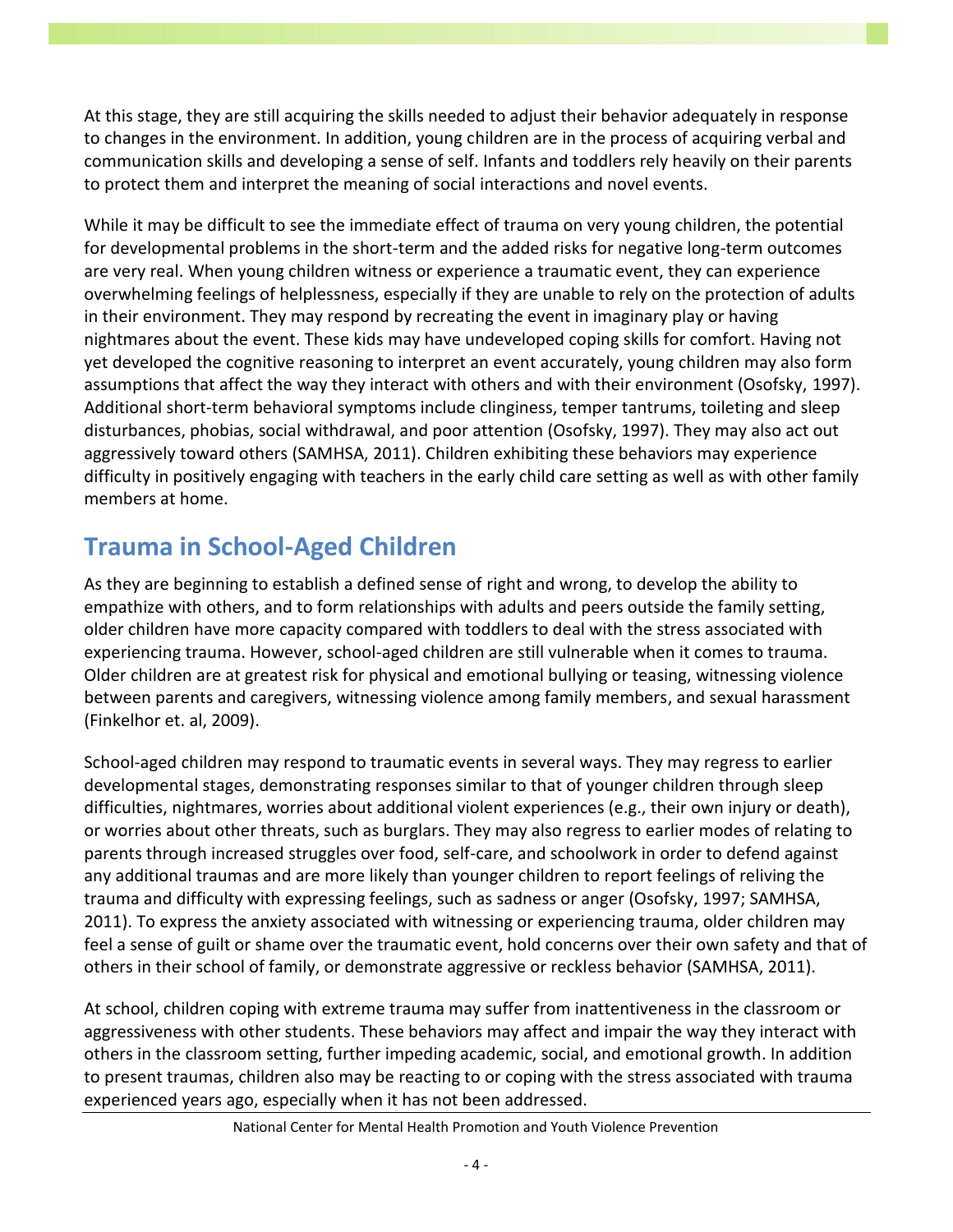#### **Trauma in Adolescents**

Adolescence is a time of many changes for youth. In addition to physical and social changes, adolescents are gaining more independence from their families and establishing their identity. Still, teenagers are prone to the consequences of experiencing and witnessing trauma even more than infants and school-aged children. A 1995 report by the U.S. Department of Justice found that youth between the ages of 12 and 15 are victims of crime more than any other age group, and that adolescent victimization is twice that of the national average (Osofsky, 1997). Adolescents are at greatest risk for experiencing sexual harassment or assault, dating violence, sexual victimization, community violence, assaults by peers, or school threats (Finkelhor et. al, 2009). Older youth may also be affected by the consequences of witnessing or experiencing trauma during infancy or early childhood.

Experiencing trauma may lead to a number of symptoms in older youth. Adolescents are more likely than school-aged children to express feelings of fear, guilt, and isolation (SAMHSA, 2011). In addition, they may react by avoiding school in order to guard from threats, arm themselves at school, or become involved in gangs in order to gain a sense of safety. All these behaviors are an attempt to guard against feelings of helplessness and overwhelming fear (Osofsky, 1997). Following a traumatic event, adolescents may also respond through avoidance of violent environments, withdrawal into fantasy, social isolation, or regression into earlier phases of development (Osofsky, 1997). Left unaddressed, adolescent victims of trauma will struggle to achieve at school, connect with their peers, and develop the skills needed to become strong members of their community.

### **Childhood Trauma's Impact on Adulthood**

In addition to short-term consequences, a child who has experienced a traumatic event or events early in life may develop patterns of behavior that, in the long-term, may impair his or her ability to form positive relationships with others. Children who have not processed their emotions from traumatic events—child abuse, for instance—run the risk of bringing their experiences into their own families, continuing cycles of violence and abuse (Horton, 2003).

Compelling research has shown that trauma exposure early in life is linked to physical, emotional, and mental health problems in adulthood. The Adverse Childhood Experiences (ACE) Study examined adults in the primary care setting and explored the relationship between their current health issues and self-reported experiences of child abuse or family dysfunction recalled from childhood. The data indicate a strong link between childhood exposure to abuse or household dysfunction and multiple risk factors for several of the leading causes of death in adults, such as heart disease and cancer (Felitti et. al, 1998). Moreover, most patients surveyed who had experienced trauma were generally exposed to multiple traumas, rather than just one traumatic event (Felitti et. al, 1998). Another study interviewed adults with post-traumatic stress disorder (PTSD) symptoms and found that those who experienced their first trauma (in this case, sexual abuse) at an early age (before age 12) were more likely to have severe depressive symptoms following violent trauma in adulthood (Schoedl et. al, 2010). Thus, trauma in early childhood has the potential to lead to severe long-term consequences.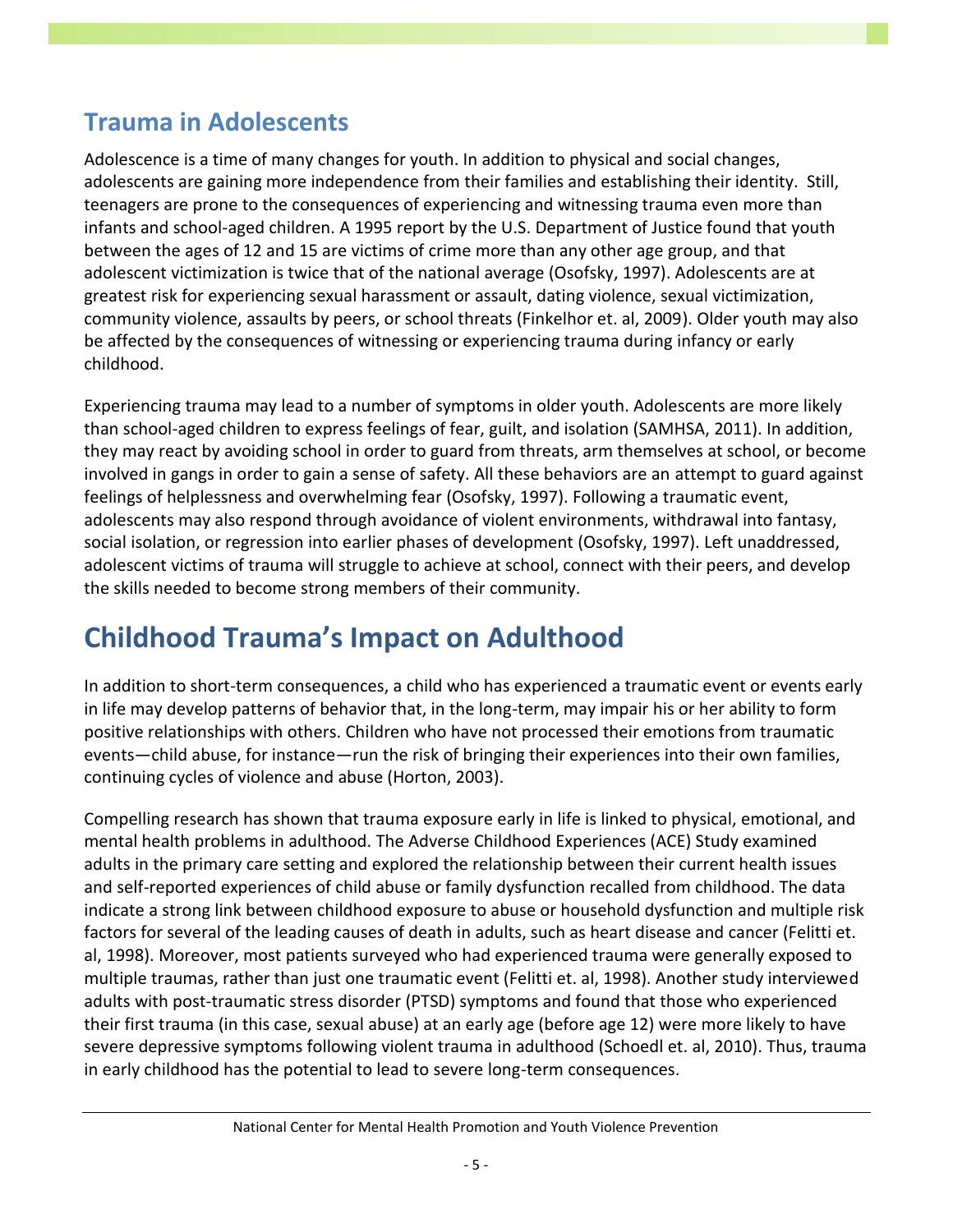## **Risk, Resilience, and Protective Factors Related to Overcoming Trauma**

#### **Risk**

Research has shown that the presence of multiple risk factors increases the likelihood of negative outcomes for children and youth who have witnessed or experienced a traumatic event. These may include maternal depression, community violence, domestic abuse, or witnessing extreme traumatic events, such as war or natural disasters. Children living in poor communities are at higher risk of experiencing trauma and have fewer resources and supports with which to buffer the traumatic stress (Goodman, Miller, & West-Olatunji, 2012).

#### **Resilience and Protective Factors**

While trauma has a strong effect on how children and youth develop, they have shown to be remarkably resilient. Faced with adversity, children and youth have shown they can thrive and overcome a number of dire circumstances. According to the American Psychological Association (2011), resilience refers to "the ability to adapt well to adversity, trauma, tragedy, threats, or even significant sources of stress." Resilience equips children with the ability to face, encounter, and overcome traumatic circumstances and environments. However, this ability does not form in isolation. Three main factors interact to determine a child's level of resilience:

- 1. Individual characteristics: a child's temperament and IQ level
- 2. Family characteristics: parental involvement, positive parental attitudes, a secure parentchild relationship/attachment
- 3. External supports: employment opportunities, supports for the whole family (Condly, 2006).

Given the proper supports, children can endure hardship and avoid the negative behavioral, emotional, and physical consequences associated with experiencing traumatic stress. Commonly referred to as *protective factors*, these supports include parental resilience, social connections, knowledge of parenting and child development, concrete support in times of need, and social and emotional competence of children. The presence of one or more of these positive supports in the family, community, and greater environment helps combat the negative outcomes of child abuse, neglect, and other types of trauma, such as behavioral and physiological problems, and supports children's development of resilience (Felitti et. al, 1998; Vig, 1996). For instance, communities with such supports as religious institutions, schools with after-school programming, and early child care settings provide structure for both the child and family.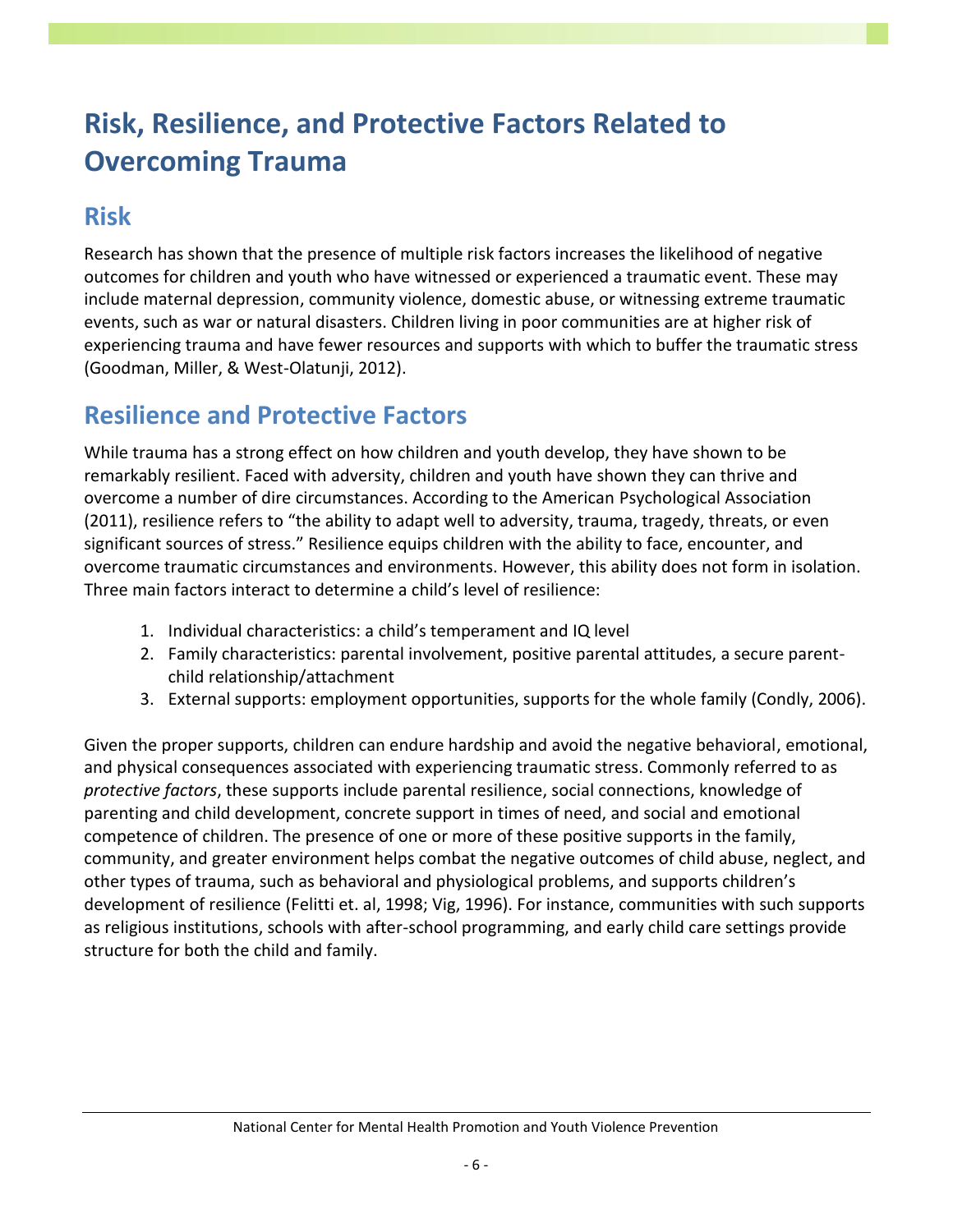### **Trauma and Its Relevance to SS/HS Project Directors**

In order to address the negative impact of trauma, it is important first to understand and become aware of how trauma can disrupt children's development and lead to behavioral and physical problems in adulthood. While having a secure parent-child relationship, a supportive family, and a positive peer network is essential for child and adolescent development, the community and overall environment can either support this growth or make it more challenging for children to adapt and thrive socialemotionally, academically, and physically. Project directors can support communities by increasing awareness of the effect of trauma on children and youth, and creating opportunities for school staff to learn about the different ways in which traumatic stress presents in students.

### **Conclusion**

It is important for schools, communities, and all those serving children and families to understand the full extent of trauma on young children, school-aged kids, and adolescents. Becoming more aware of how trauma affects children and youth is the first step to creating a community sensitive to the effect of trauma. With this knowledge, schools and community organizations can prepare staff to identify and address the needs of children and youth in the effort to prevent the development of behavioral and mental health problems.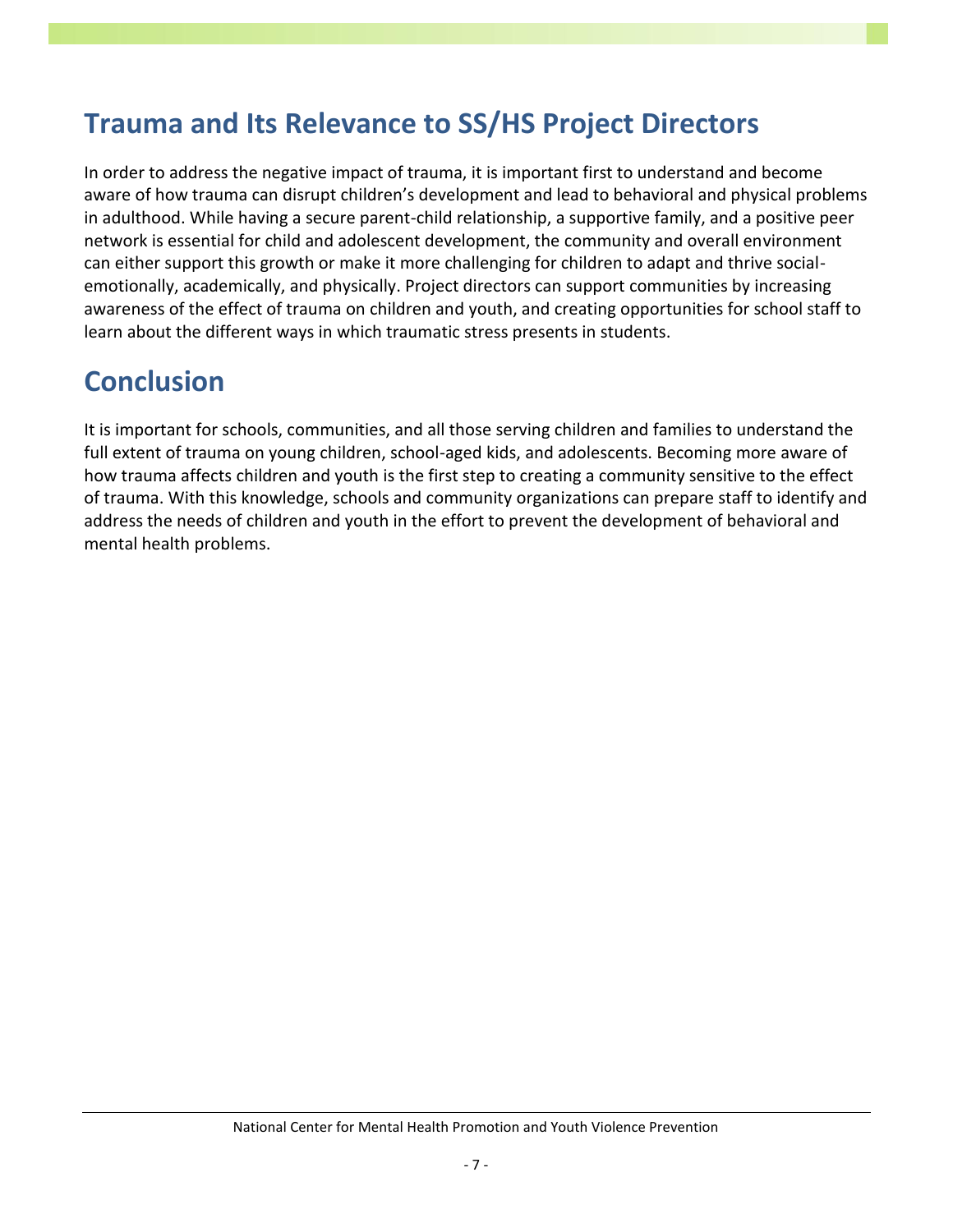### **References**

- Condly, S.J. (2006). Resiliene in children: A review of literature with implications for education. *Urban Education, 41*, 211-236.
- Felitti, V.J., Anda, R.F., Nordenberg, D., Williamson, D.F., Spitz, A.M., Edwards, V., Koss, M.P., & Marks, J.S. (1998). Relationship of childhood abuse and household dysfunction to many of the leading causes of death in adults: The adverse childhood experiences (ACE) study. *American Journal of Preventive Medicine, 14*(4), 245-258.
- Goodman, R. D., Miller, M., & West-Olatunji, C. A. (2012). Traumatic stress, socioeconomic status, and academic achievement among primary school students. *Psychological Trauma: Theory, Research, Practice, And Policy*, *4*(3), 252-259.
- Harvard University Center on the Developing Child. (2012). Toxic stress: The facts. Retrieved from [http://developingchild.harvard.edu/topics/science\\_of\\_early\\_childhood/toxic\\_stress\\_response/](http://developingchild.harvard.edu/topics/science_of_early_childhood/toxic_stress_response/)
- Horton, C. (2003). Protective factors literature review: Early care and education programs and the prevention of child abuse and neglect. *Center for the Study of Social Policy*.
- National Child Traumatic Stress Network. (2005). Understanding Child Traumatic Stress [Brochure]. Retrieved from [http://www.nctsn.org/nctsn\\_assets/pdfs/edu\\_materials/Understanding\\_Child\\_Traumatic\\_Stres](http://www.nctsn.org/nctsn_assets/pdfs/edu_materials/Understanding_Child_Traumatic_Stress_Brochure_9-29-05.pdf) [s\\_Brochure\\_9-29-05.pdf](http://www.nctsn.org/nctsn_assets/pdfs/edu_materials/Understanding_Child_Traumatic_Stress_Brochure_9-29-05.pdf)
- National Child Traumatic Stress Network. (2003) What is child traumatic stress? [Fact Sheet]. Retrieved from

[http://www.nctsnet.org/sites/default/files/assets/pdfs/what\\_is\\_child\\_traumatic\\_stress\\_0.pdf](http://www.nctsnet.org/sites/default/files/assets/pdfs/what_is_child_traumatic_stress_0.pdf)

- National Child Traumatic Stress Network. (2003) Age-related reactions to a traumatic event. [Fact Sheet]. Retrieved from [http://www.nctsnet.org/sites/default/files/assets/pdfs/age\\_related\\_reactions\\_to\\_a\\_traumatic](http://www.nctsnet.org/sites/default/files/assets/pdfs/age_related_reactions_to_a_traumatic_event.pdf) [\\_event.pdf](http://www.nctsnet.org/sites/default/files/assets/pdfs/age_related_reactions_to_a_traumatic_event.pdf)
- Finkelhor, D., Turner, H., Ormrod, R., Hamby, S., & Kracke, K. (2009). Children's exposure to violence: A comprehensive national survey. Juvenile Justice Bulletin *OJJDP,*
- Osofsky, J. (Ed.) (1997). Children in a violent society. New York: Guilford.
- Schoedl, A., Costa, M., Mari, J. J., Mello, M., Tyrka, A. R., Carpenter, L. L., & Price, L. H. (2010). The clinical correlates of reported childhood sexual abuse: An association between age at trauma onset and severity of depression and PTSD in adults. *Journal of Child Sexual Abuse*, *19*(2), 156- 170.